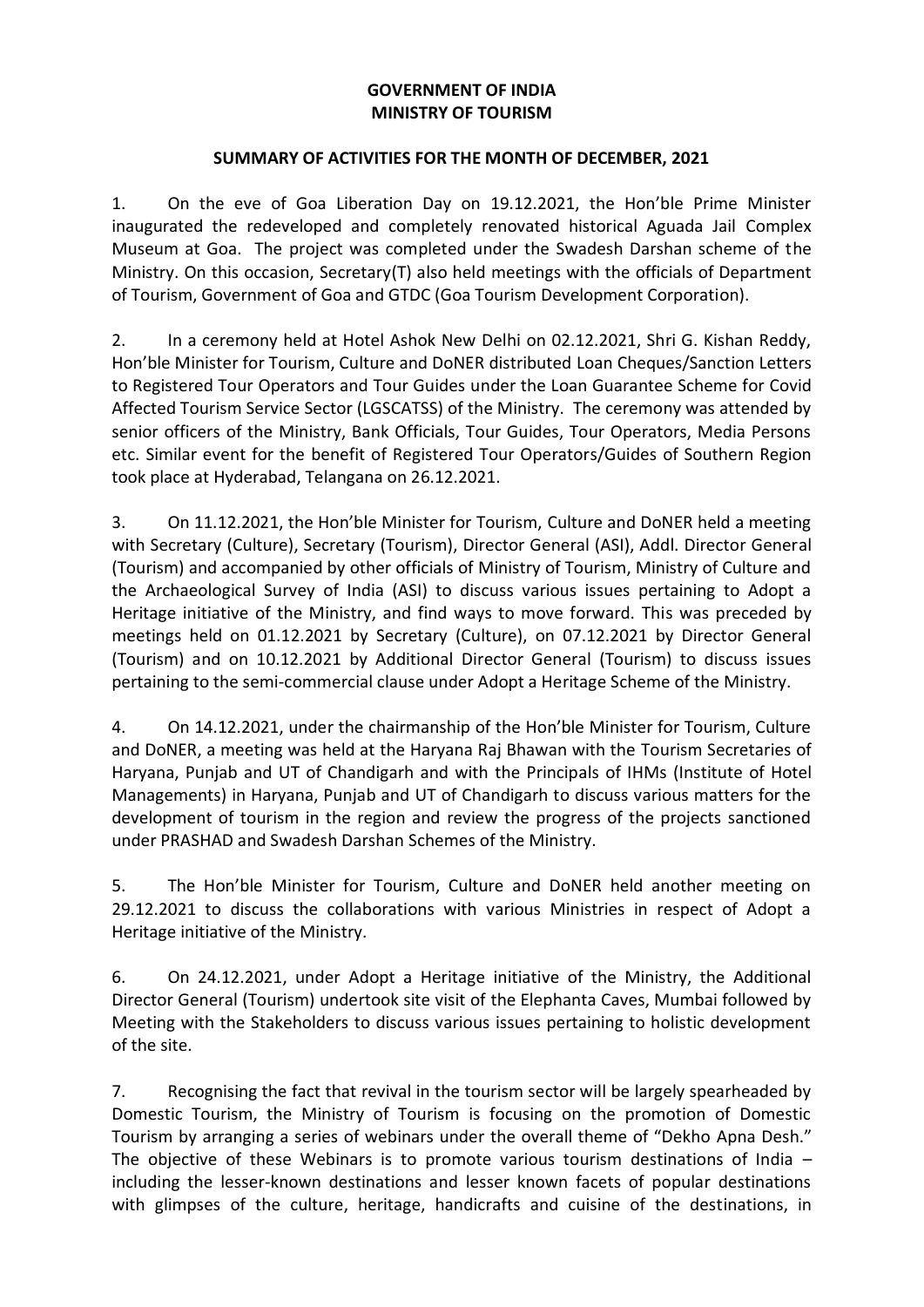addition to the tourist spots. The webinars commenced on 14th April 2020 and a total of 115 webinars (including 4 in December) have been organised till the end of December 2021, with a total viewership of over 300,000, which includes participation from more than 60 countries across the world. In the month of December 2021, the focus was on topics like "Cultural experiences through Crafts and Traditions of Rajasthan, Jyotirlingam Temples of Maharashtra, Taj Mahal-Marvel in Architecture, for your tomorrow, we gave our today- The story of war memorial of Kohima etc."

8. In this regard, the Domestic Offices of the Ministry carried out various activities, under different themes like Dekho Apna Desh, Ek Bharat Sresth Bharat, Azadi ka Amrit Mahotsav, India@75, Swachh Bharat Abhiyan etc. some of which are as follows:

i) Under the Dekho Apna Deshinitiative of the Ministry, India Tourism Guwahati participated in the 8<sup>th</sup> India Travel & Tourism Exhibition (ITTE) held at Guwahati from 10-11 December, 2021. Along with various State Tourism Departments, a B2B Meeting was also organized on this occasion.

ii) The IATO (Indian Association of Tour Operators) Convention was held at Gandhinagar, Gujarat from 16-18 December, 2021. Keeping in spirit of the theme of EBSB (Ek Bharat Sresth Bharat), the Incredible India stall showcased the paired states of Gujarat-Chhattisgarh. This was preceded by the visit of 03 Travel Influencers/Bloggers from Chhattisgarh who travelled to Gujarat to attend the First Ever All India Influencers Meet followed by a Mega FAM Trip organized by Gujarat Tourism in association with India Tourism Mumbai from 1-7 December 2021. During this trip the Influencers explored various tourism products of Gujarat.

iii) Under EBSB, India Tourism Guwahati supported the 3rd "Devi Kamakhya Sanskritik Mahotsav" organized by Kalpavriksh&Muktimangal with the cultural campaign "ApneDesh Se Jude Raho" this event was organized aimed at promoting various Indian Classical, Folk and Contemporary Art Forms. The festival was held at Maa Kamakhya Dham on 22.12. 2021.

iv) India Tourism Kolkata, through its Social Media handles i.e. Facebook (Page and Profile), YouTube Channel, Instagram and Twitter handles came up with fresh new contents on destination, culture, community etc. and promoted destinations through live YouTube/Facebook Sessions, Short-videos, Creative contents etc.

v) Under Azadi ka Amrit Mahotsav, India Tourism Delhi and the State Administration of Himachal Pradeshfelicitated 07 Freedom Fighters at their homes in Bilaspur,04 Freedom Fighters in Mandi and 02 Freedom Fighters at Shimla in Himachal Pradeshfrom 17th to 20th December 2021.It also organised thefirst ever Longewala Run Safari-2021 on 25th December 2021 under the aegis of Azadi KaAmrit Mahotsav to commemorate the Victory of 1971 War.Various events, under Azadi ka Amrit Mahotsav was also organized by many other field offices of the Ministry.

vi) On the occasion of "International Day of Persons With Disabilities" on 03.12.2021 India Tourism (North East) celebrated Azadi Ka Amrit Mahotsav with a program at Purvottor Institute for Persons with Disabilities (PIPWD), Tetelia, Boragaon, Guwahati.